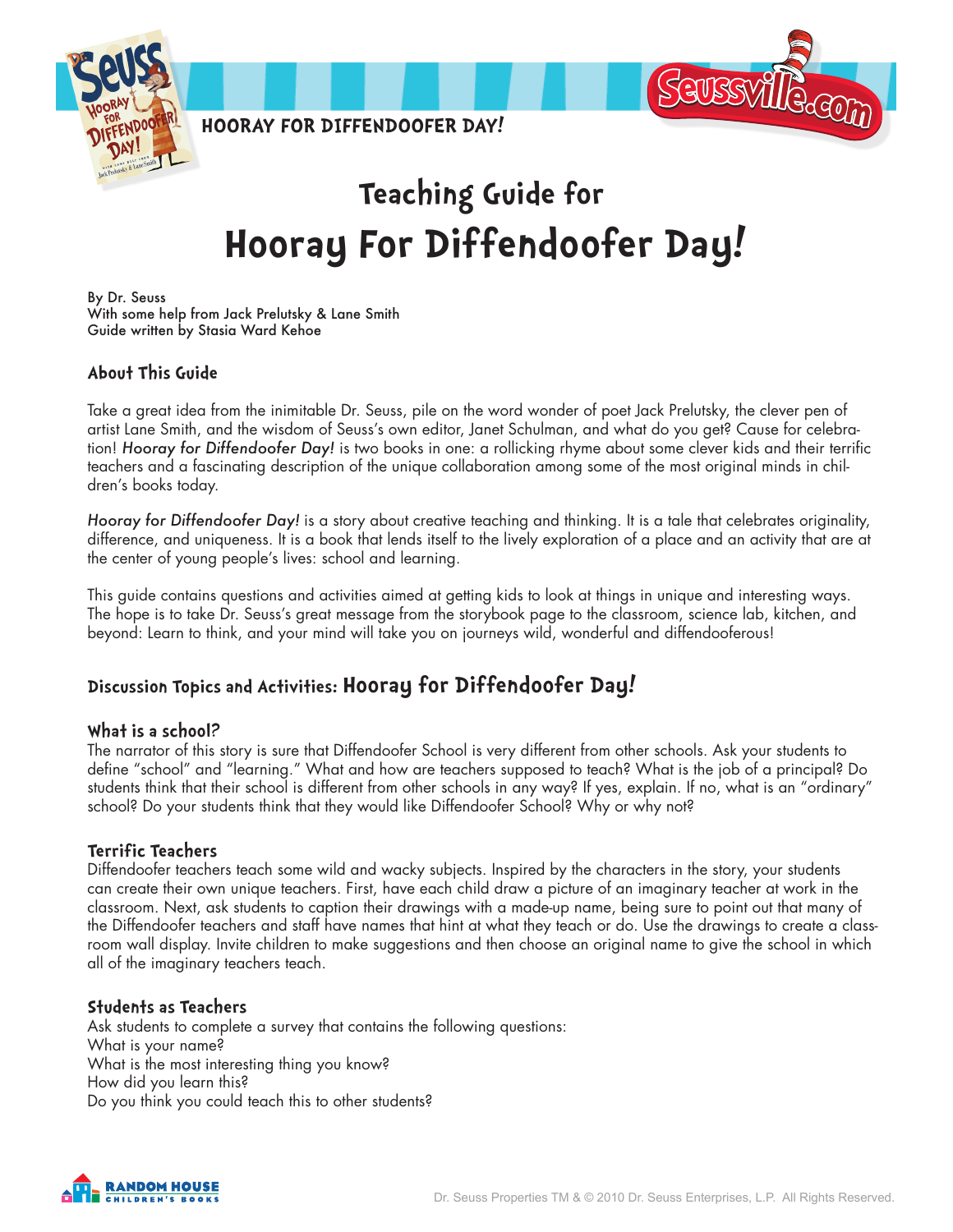

Collect the survey. Compile and discuss the results with students. Do many children find one subject or idea particularly interesting? How many students feel they could teach what they know? Select three or four of the most interesting (and feasible) surveys and invite the students who completed them to try teaching the class. (Note: To maintain focus and propriety of this exercise, it may be advisable to narrow the scope of question two. For example, consider asking students "What is the most interesting thing you know about sports, about history, or about music?")

#### **Diffendoofer Taste Delights**

At the Diffendoofer School, the three cooks McMunch prepare things "we don't recognize." Ask students to describe the most untypical food they ever tasted. Then help your class prepare a snack of edible flowers; unusual greens, such as chicory and arugula; star kiwi fruit; or other uncommon ingredients. Students may also volunteer to bring in interesting ethnic dishes or foods they enjoy at home to share with the class.

#### **The Test**

Even at Diffendoofer School, students are nervous at the prospect of a difficult test. Create a list of the worst, scariest, most difficult, funniest, and/or best test-taking experiences your students can recall. Have your students help you print the list on a large (at least 4' long ) sheet of paper, using a variety of colored markers or crayons. If desired, decorate the list with photographs of kids making — "eek" — terrified test-taking faces. Then ask: "Why do you think the Diffendoofer School students did well on the test?" or "When is a test NOT scary?"

#### **Collage Creations**

The illustrations in this story are a combination of Lane Smith's inventive oil paintings and snippets of Dr. Seuss's original drawings blended together in a type of collage. Invite students to make their own collage creations, inspired by these illustrations.

You will need an assortment of old magazines, safety scissors, white glue, old paintbrushes, pencils, Magic Markers, drawing paper, a stapler, and construction paper.

- 1. Ask each student to cut two or three pictures from the magazines to use in his or her collage. (Note: Students may choose a theme or topic in advance or allow the images in the magazine to inspire them.)
- 2. Arrange the cutouts on the drawing paper and lightly trace the outlines of the images with a pencil; then set aside.
- 3. Use pencils to sketch, then markers to complete an original drawing that will contain the magazine cutouts.
- 4. When the ink is dry, use a paintbrush to apply a little water-diluted white glue to the backside of each clipping, then carefully press onto the drawing paper.
- 5. Staple completed collage creations onto slightly larger pieces of construction paper to create a colorful "work of art."

Encourage students to expand the boundaries of this activity in such ways as (1) using fabric scraps, photographs, and other items in addition to magazine clippings, (2) using paints, colored pencils, or other media for their original artwork, or (3) decorating the construction paper frame to continue the mood or theme of the collage.

#### **A Diffendoofer Day Play**

*Hooray for Diffendoofer Day!* is a rollicking, read-aloud rhyme ideally suited to dramatic choral reading and pantomime dramatization, such as in the presentation described below.

Select students for the parts of the narrator, Miss Bonkers, Mr. Lowe, and the three cooks McMunch. Assign other

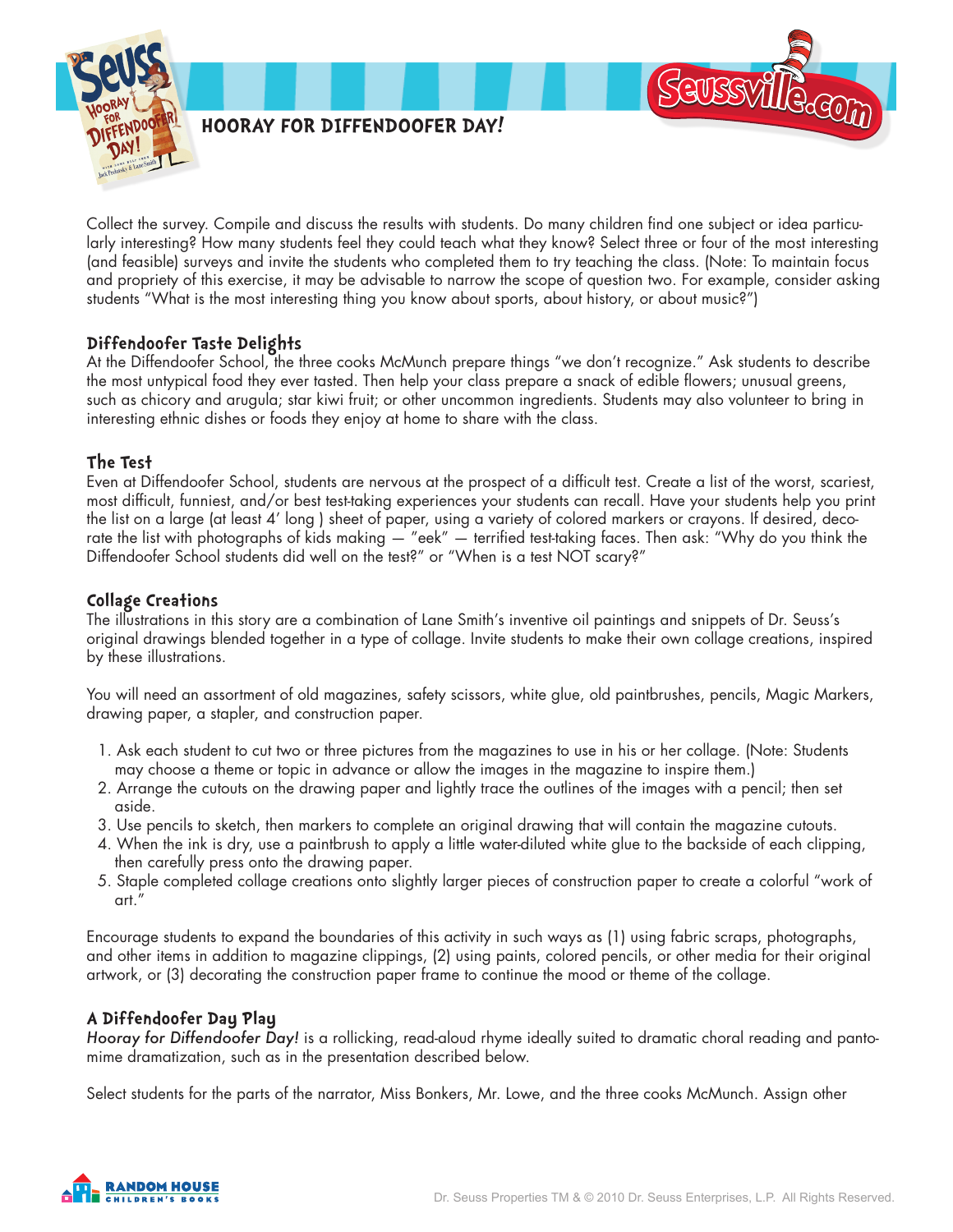

students to portray Miss Bobble, Miss Wobble, Miss Fribble, Miss Quibble, and other non-speaking characters in the story.

Have students stand in a semicircle, with the narrator at one end and Mr. Lowe and Miss Bonkers at the other. As the

narrator reads about each character, ask the students playing that role to step forward and perform an appropriate gesture or movement. (For example, Miss Quibble could put her hands around her mouth megaphone-style for a silent pantomime yell.)

Introduce some choral movements for the entire cast to perform. (Examples: When Flobbertown is described, all students can march in place drearily. During the test, all students can pretend to be nervously reading the questions, then slowly begin to grin as they realize that they know the answers to write down.)

Practice singing or chanting "The Diffendoofer Song." Have students throw their arms joyfully in the air for the three final "hoorays."

Costume your cast. Ask students to bring in the brightest, craziest, funniest clothes that they can find in their closets to wear and share with their performing classmates.

Show your community how terrific your students can be by performing the Diffendoofer Day play at a senior center, children's hospital, or other volunteer venue.

## **Discussion Topics and Activities: How This Book Came To Be**

#### **Rhyme Time**

In the second section of the book, readers can see many examples of Dr. Seuss experimenting with rhymes for his story. Writing rhyming poetry is an art, a science-and a lot of hard work. Ask children to try their hand at writing a few rhyming lines. If they get stumped, have them try writing a list of rhyming words or ideas, just as Dr. Seuss did on the pages of his draft of the original Diffendoofer story.

#### **Found and Finished**

"How This Book Came to Be" discusses the "second beginning" of the Diffendoofer Day story — the moment when Dr. Seuss's editor received the set of sketches for a book that was not complete. The result, years later, was, of course, *Hooray for Diffendoofer Day!* Ask students how they think Jack Prelutsky, Lane Smith, and Janet Schulman felt when they saw the completed book. Your students can enjoy that same sense of completion with a "Found and Finished" mini-journal. Fold several sheets of drawing paper into a sheet of construction paper and staple along the fold to create a mini-notebook for each student. Students can write "Found and Finished" on the cover. Next, ask students to complete one or more of the following assignments at home. Students should write a description of the assignment, what they found, remembered, or thought of, what they did, and how they felt afterward in their minijournal.

- 1. Find an arts-and-crafts project (drawing, sewing kit, model) that you started a while ago and then put aside. Finish it now.
- 2. Remember a clean-up chore you always forget (clearing the dishes, taking out the garbage, tidying your room) and do it.
- 3. Think of a nice thing you meant to do (visiting a grandparent, writing a letter) and do it.